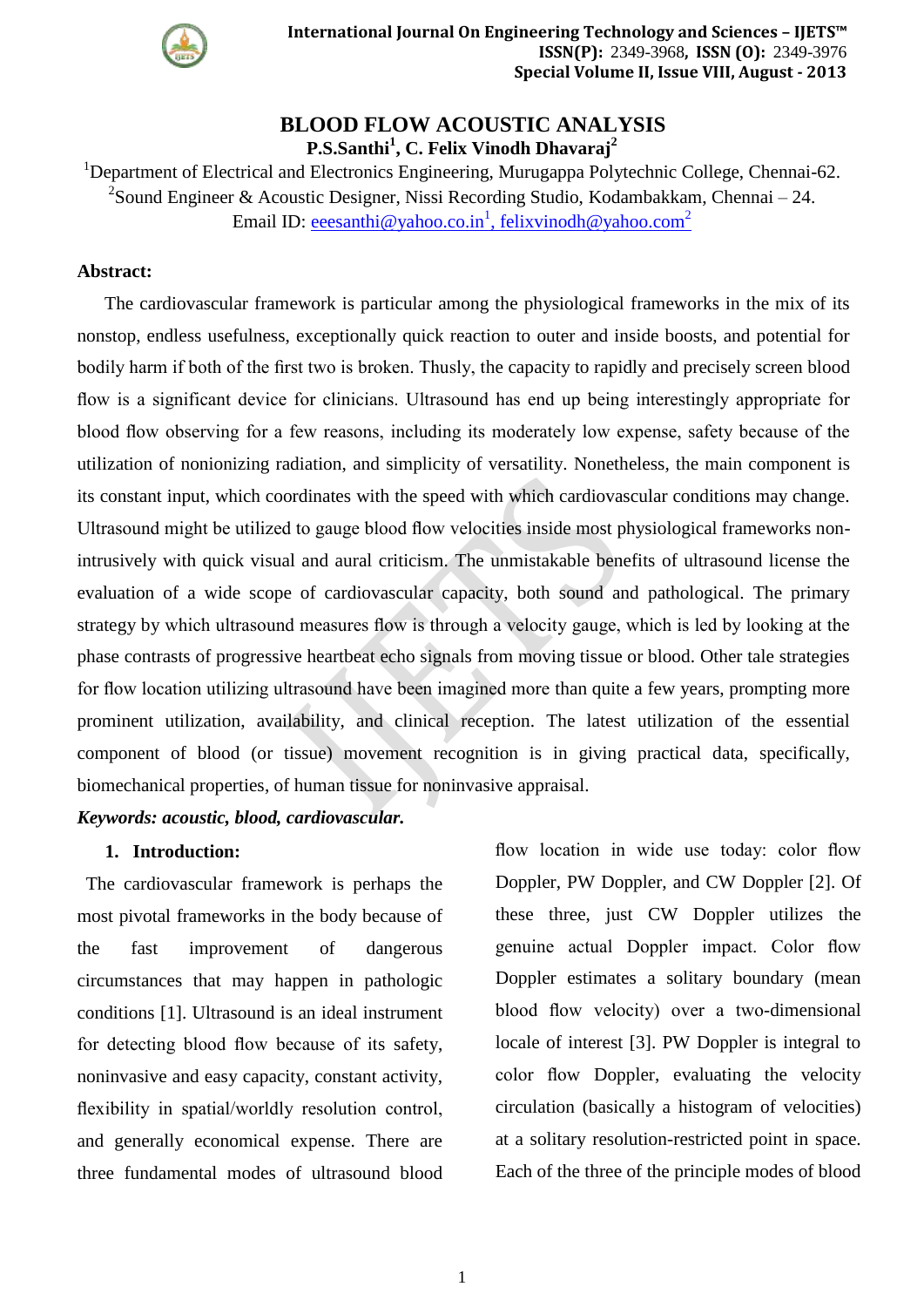

flow identification measure a one-dimensional projection of the blood flow velocity vector along the ultrasound shaft axis instead of genuine volume blood flow [4]. Numerous elements influence the Doppler spectra; significant boundaries clinicians search for incorporate pulsatility, opposition, top velocities, and energy. Doppler spectral examples can uncover ordinary and pathological conditions both at the site of cross examination, or potentially at proximal and distal locales in the dissemination which have optional impacts at the site of cross examination. Two methods that utilization flow (movement) assessment as a central device and show guarantee for boundless acknowledgment into standard use are multidimensional blood flow assessment and flexibility imaging [5].

#### **2. Methodology:**

Conveyance of oxygen to body tissue is perhaps the most time-sensitive elements of the major physiological frameworks. In the event that the body is exposed to an abrupt, unforeseen loss of oxygen (as would happen in cardiac capture), brain harm happens and bodily capacities start to stop after a couple of moments. Abrupt impediment in a blood vessel can cause irreversible tissue death; the measure of tissue misfortune relies upon the area and size of the blood vessel. Likewise, all human tissues and organs are influenced by long haul deficiency of oxygen (hypoxemia), which can happen in a wide assortment of illness states.

Oxygen is moved from the general climate to body tissue through two frameworks. The respiratory framework moves oxygen from air to the lungs (at the same time moving carbon dioxide from the lungs to climatic air), and the cardiovascular framework transports oxygen from the lungs all through the body, where it is taken up by singular cells. Illness or disappointment inside these two frameworks represents three out of the four top reasons for death in the United States which are heart sickness, chronic lower respiratory infections, and stroke. At the point when one thinks about that in the other top reason for death (malignancy), the cardiovascular framework is frequently privately influenced by an expansion in vasculature around the tumor site(s), unmistakably the exact estimation of blood flow at different focuses in the body is critical to the conclusion and proceeded with the executives of sickness. The blood flow analyze with acoustic sensor and is shown in figure 1



Figure 1: Acoustic wave of blood flow.

#### **3. Conclusion:**

A unique reaction of multi-scale stented vascular frameworks, which are regularly